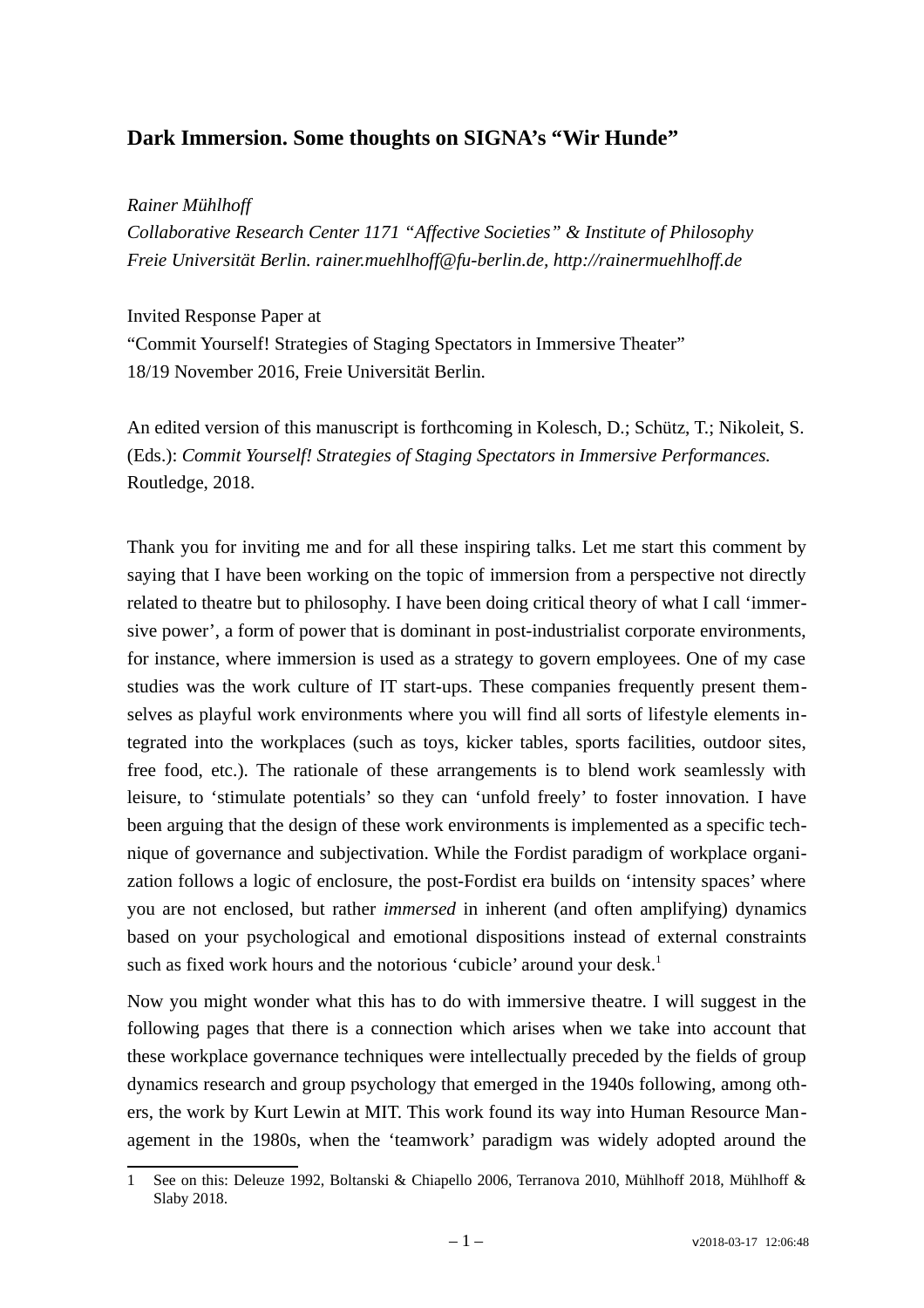world. Teamwork is a management technique that sources its energy by harnessing employees' inherent motivational and social forces. In teamwork you are meant to engage with your colleagues as a *full person* with affects and emotions. Teamwork promises to make everyone relate on eye-level, as putative friends or at least as people with needs and feelings – which makes you committed to one another. Affect scholar Melissa Gregg (2011) points out that people working in teams are often heavily immersed on the basis of feelings like guilt, shared responsibility for the whole project, and a general exploitation of social skills. Training measures such as team building and corporate retreats indicate that there is an *apparatus* of stimulating and producing suitable psychological dispositions for teamwork in employees. Finally, in those constellations, power structures and hierarchies are in fact not undone but often only *masked* behind group dynamics and mechanisms of group pressure (cf. Terranova 2010).

In light of this background of mine I would like to share my observations on the  $SISNA<sup>2</sup>$  $SISNA<sup>2</sup>$  $SISNA<sup>2</sup>$ performance in Vienna called "Us Dogs" ("Wir Hunde"). I saw the closing night of this production (18 June 2016) and I will just recount my personal experience here (it was my first SIGNA performance, I should add).<sup>[3](#page-1-1)</sup> Upon entering the setting, I was addressed from the outset in this commanding tone, with this authoritarian attitude by one of the performers who asked me for my name. He introduced himself as Iwan; I guessed that Iwan might not be his real name but the name of his character in the fiction. I was asked to give my real name, which appeared to me as asymmetric and as a strategy of discomforting personal engagement, and which I intuitively refused because he was addressing me in this authoritarian tone. So I gave a fake name. And already in these first 45 seconds I made a decision: my plan for the night was to refuse to be addressed in this voice. I did not want the performers to address me in this barking, authoritarian, harsh voice anymore.

This implied a second decision that crucially framed my experience of the show. I tried to intervene in scenes of violence, for instance when people were slapped or beaten, when these Doggies ("Hundsche"), or the performers playing them, were physically abused in diverse ways. Such measures were integrated into the fiction in an immensely sophisticated way, and, what's more, the audience was also implicated in those scenes and measures – mostly as passively enabling agents. For instance in the dungeon ("Zwinger"), scenes of flogging Doggies that were 'new' to the community were staged as a kind of spectacle for the audience, surrounded by a narrative that one has to be extremely careful in this special area of the performance, as some of these not yet domesticated Doggies are 'uncontrollably violent'. Another and even more intricate type of violent scene was the typical family living room setting (e.g. in Wieland Kalthoff's and in Iwan Hinghaus's apartments), where 'masters' who seemed eager to perform well as hosts on this open house day would thrash (or threaten to thrash) their Doggies as scapegoats for wrongs they

<span id="page-1-0"></span><sup>2</sup> SIGNA is a Copenhagen based artistic collective founded by Signa & Arthur Köstler, see http://signa.dk.

<span id="page-1-1"></span><sup>3</sup> See Benjamin Wihstutz (this volume) for more details on the fictional setting of SIGNA's "Us Dogs". See also Schütz 2016.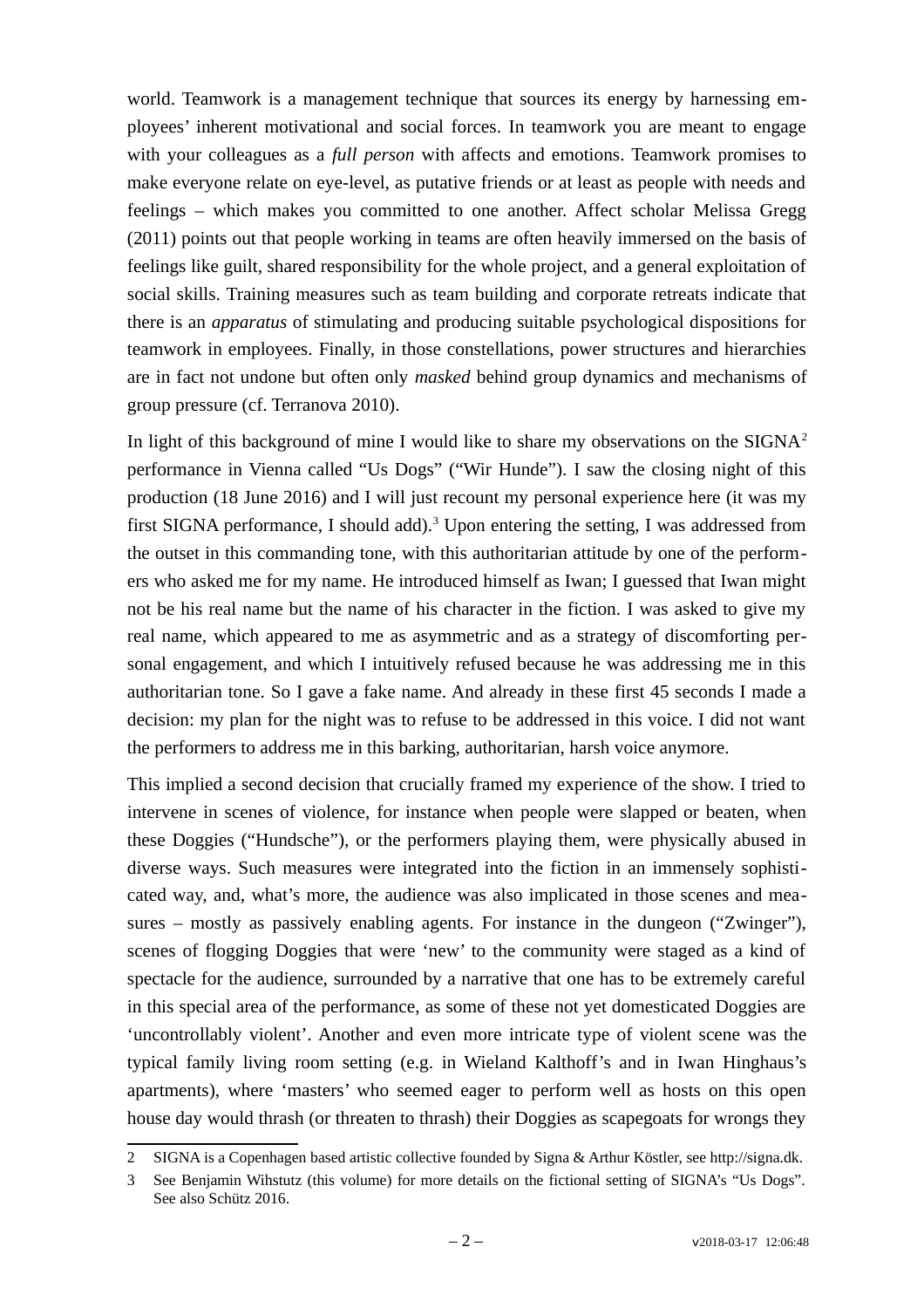did not actually commit and as an obvious relief to their own tensions in the rare situation of having public visitors. Often this was accompanied, all within the fiction, by an apologetic discourse on why this violence is justified for the Doggies' own sake, implying everyone's understanding. In this way, the two figures Wieland and Iwan performed what one could call the lower-middle class family tyrant: intimidating, friendly on the surface, but deeply insecure and brutal behind the facade, controlling the whole scene affectively and discursively to the extent that no one would dare to contradict or even question their behavior, audience members (as guests) included.

When on those occasions a Doggy was about to be thrashed, I tried to intervene, and this created literally explosive scenes. The performers were excellently trained, or maybe 'trained' is not the right word; the performers were excellently performing an explosion towards me. For instance, when I threw a soft ball at Wieland's back as he was just about to beat one of his Doggies under the eyes of about ten visitors sitting on his sofa, he went into a full-blown tantrum. Though he was not attempting to beat me, he was performing the same aggression on the verbal level and finally he threw me out of the building (and that also meant out of the show). I refused to go, and this created a very delicate situation because it meant that the whole scene kept being interrupted for the other spectators in the same room, who, as it seemed to me in my agitated state, just wanted to witness a nice immersive theatre scene that happened to be a scene of domestic violence. Upon my intervention, Wieland's reaction remained completely *within the fiction,* yet it made me feel guilty towards the others, since it seemed that to them I was disturbing *the performance*. These two layers, fiction versus performance, were always intricately entangled with each other.

Now, what did I take away from this evening? When it comes to the concept of immersion as a certain mode of being affectively involved, absorbed and modulated in an intensive relational dynamic, in this situation it meant to me a modulating engagement on *three* different dimensions. One was that I had to *act as a private person*, for instance when I was facing an authoritarian tone which I didn't want to face, or when other performers (the Doggies) were seeking intimate physical/body contact with me (such as rubbing their genitals on my leg) – they were kind of checking what the limits are – what are my limits of intimate contact? In this way I was forced to (re-)act 'personally' more than I would have in a normal theatre show, where I would just sit in an armchair – I would call this 'immersive' on a very basic level. This first dimension concerns the relation to myself and my feelings within the performance.

The second dimension of immersion was that I had *to act as a guest*, as a guest (of an open house day in an asylum) within the fiction, but also as a guest of a performance show. The tricky thing is that this was not seamless; there were discrepancies or tensions between these two guest roles, for instance, should I intervene or not, should I disturb the fiction, or are they even counting on audience members to interfere? Within the fiction, an interven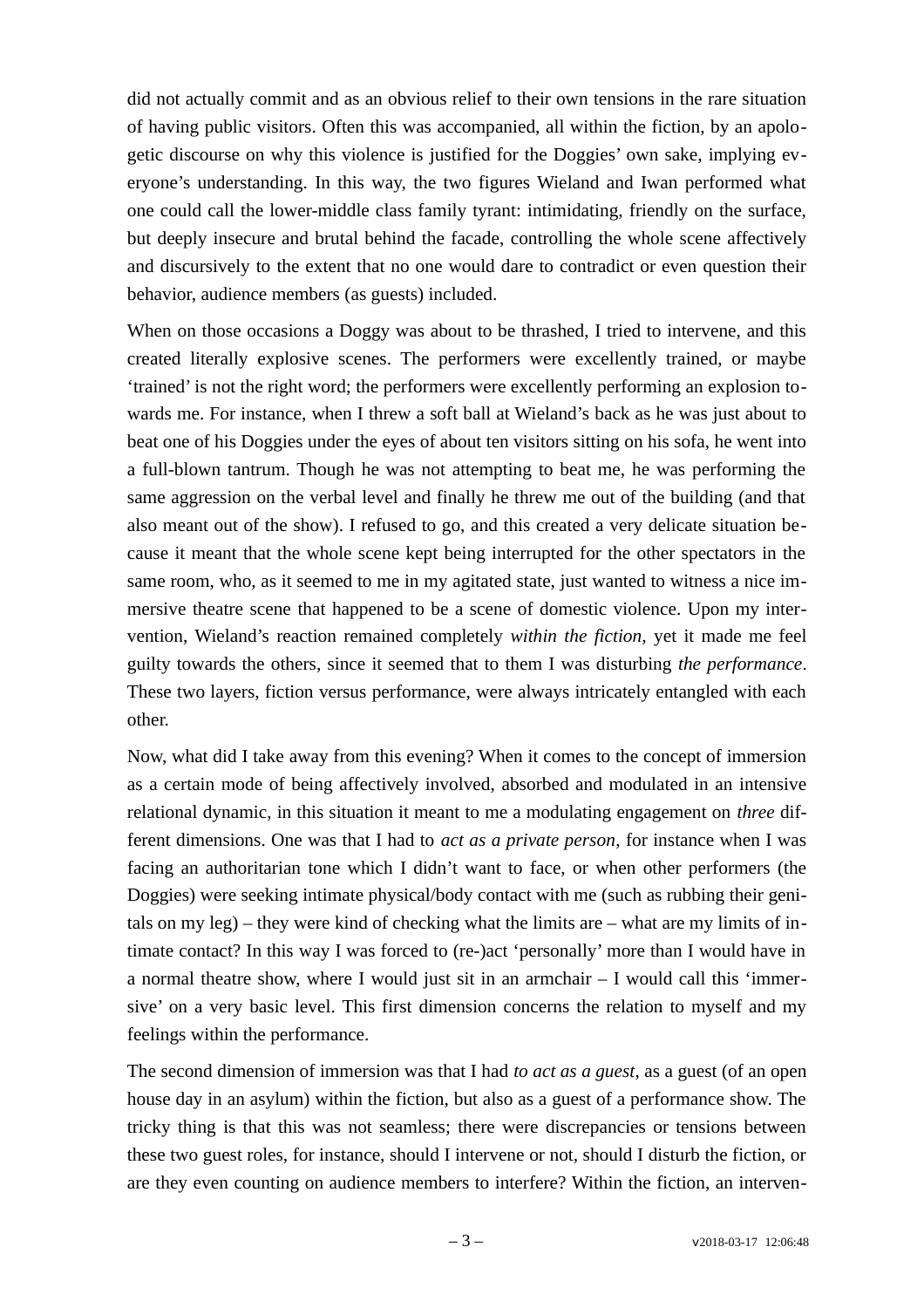tion might disturb the fiction, for of course I would not be a nice guest of an open house if I were to intervene; but on the level of the *performance,* I knew that this was an immersive performance in which I could probably do anything without them dropping character, and it might even create more interesting situations for everyone if something unexpected were to happen. So there was a constant negotiating between what seemed like two contradictory but concurrent forms of immersion as a guest. Hence this second dimension concerns a twofold relation of me as spectator to the *whole setting*.

A third dimension that characterized immersion in this show to me was that I felt triggered *to act as a political subject.* There were a lot of references and meanings in this wellcrafted fiction connected to the political world outside. There were the topics of 'refugee crisis', the FPÖ in Austria, institutional racism, paternalism in psychiatry, and the authoritarian psychology in education which reminded me of the Nazi era. Moreover (and more immanently) I gradually discovered during the five hours that there were a lot of smaller 'hints' around the scenes that this whole asylum might be a systematic apparatus of sexual abuse and domestic violence. For instance, there were suspicious web cameras on tripods next to beds that looked like those from pornographic sites; there were a lot of verbalized references by the Doggies to sexual relationships with their 'masters'; there was a submissive sexualized behavior performed by some Doggies towards me and other audience members that was embedded in narratives like 'this is what my master does with me at night'. As a guess, I would say that this performance was using a fictional setting that turns out to be a well concealed *structural* apparatus of abuse and violence, masochism and sadism, if one looks at it carefully, if one reads the codes.

So, the pressing question for me became: how do I behave towards this *politically?* This meant taking what I saw not (only) as individual scenes of violence or abuse, but as evidence of a structural configuration that must be questioned and politicized on a general level. I was a 'spect-actor' after all, not just an invisible, passively observing ghost floating through the inner space of this asylum. This question of politicization was the third and strongest dimension of my way of being immersed in this performance. Interestingly, however, this dimension was pretty much a relationship *not* between me and the performance, but between me and the rest of the audience in light of larger and more general political structures. This is a point I would like to stress. It was because so many other people in the audience did not do anything and did not seem to notice the structural level of violence that was staged here in the fiction that I felt like: 'What!? I should just watch this passively with all the others just watching it passively? No, this is not an entertainment show!' And that framed me into the role of the "recalcitrant" guy (as Iwan called me), intervening because the others did *not*. So the political dimension of my engagement actually concerns a relationship between me and the other members of the audience within the immersive framework of that performance. It seemed to me in my rather agitated state that the majority of the audience did not see that this was a structural apparatus of violence that they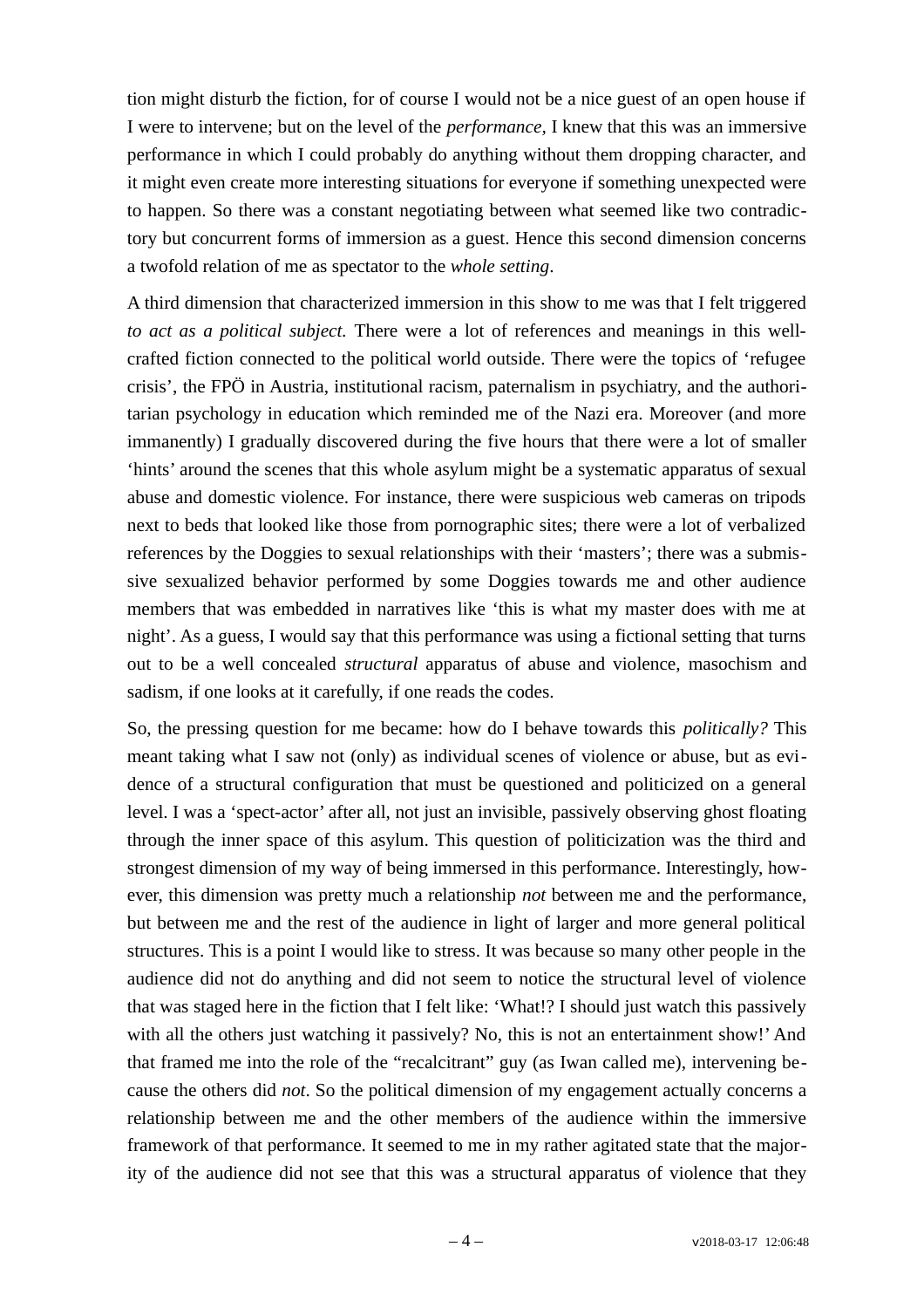were passively enabling by behaving like "polite" guests; and if they saw it, I was sure that either they didn't care or didn't want to see it.<sup>[4](#page-4-0)</sup> This is what framed me affectively into a recalcitrant role, understood as a form of *protest within the performance.* The consequence of this experience to me is that immersion cannot be understood as only a relation between me as a single individual and a fictional setting. The dimension of audience-audience relationship was absolutely critical for my own experience of, and my behavior in, this show.

Yet, what was I protesting against? The fiction or the performance? I think it is precisely characteristic of this as an *immersive* show that this border is blurred. It was the structural apparatus of authoritarian pleasures and violence I was protesting against – and this was *more than merely fictional*. This brings me to my last concern. This show made me think not only of the audience-performance and audience-audience relationships, but also of the relation between the performers. It seemed obvious to me that an immersive production like this must be first of all immersive for the cast. They were performing this consecutively for one month, almost every night, five hours long, with amateur actors constituting [5](#page-4-1)0 percent of the cast.<sup>5</sup> After the shows most performers went to sleep all together in one large dorm (so it was rumoured). I was already wondering in the performance whether, on the level of group dynamics, the power relationships of the fiction might extend to power relationships outside performance hours – whether the affectivities and psychologies that are performed might extend to 'real' affective and psychological dispositions of the actors. This suspicion made me suddenly furious, as it potentially turns the production itself into an apparatus of structural violence. In a setting in which violence and physical abuse, tantrums and authoritarian commands, sexualized power relationships, inferiority complexes, shyness, borderline behavior and anxieties (on the part of the Doggies) are performed to such a degree of realness, intensity and temporal duration, will some of this not be built on 'real' pleasures and 'real' psychological structures on the part of the performers? To what extent must we concede that such a production might be an apparatus of producing, stabilizing or amplifying psychological dispositions through which the fiction gradually, over the course of time, *becomes real*?

I raised this question in the audience Q&A on 19 June 2016, and I got very interesting answers. One performer of a Doggy came to me afterwards saying that my suspicion – that power structures of the fiction extend to the relations within the cast – is justified, but that it couldn't be said officially. The performer of Wieland Kalthoff explained to me in a long conversation that Wieland would not have been able to perform the tantrum upon my throwing a soft ball at his back if this intervention had happened in one of the first and not one of the last nights. By the end of the period, his affective embodiment of the figure was so advanced that he could perform this furious explosion "completely automatically and

<span id="page-4-0"></span><sup>4</sup> The idea that others didn't intervene because it was a performance occurred to me, but it made me even more upset as I considered this argument to be void, see below.

<span id="page-4-1"></span><sup>5</sup> In other SIGNA productions, such as the recent "Das halbe Leid" (Hamburg, 2017), which was running daily from 7pm to 7am, this is even more extreme.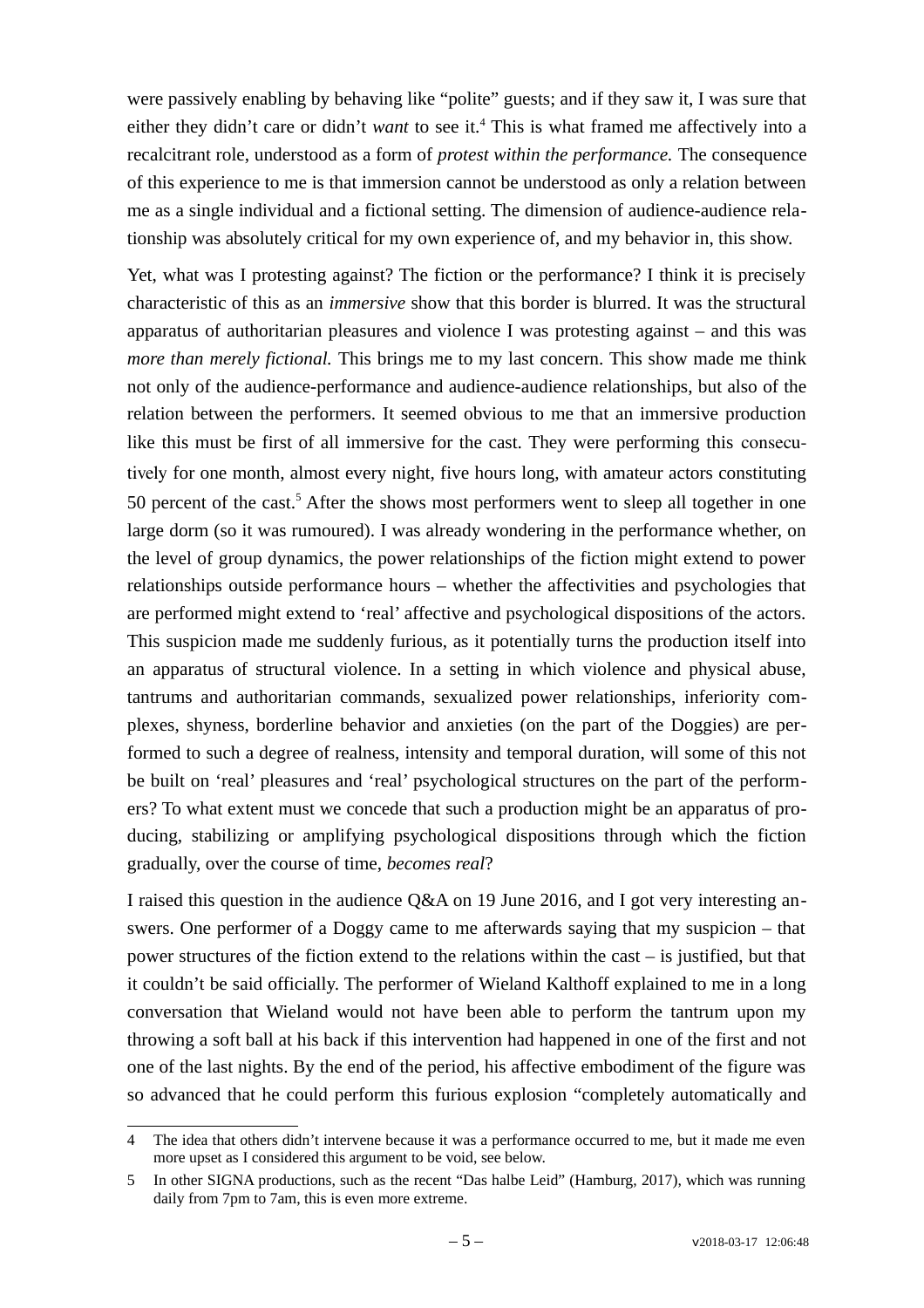without deliberate thinking". Such an intervention does not happen in the performance every day; his reaction is therefore not a scripted piece of acting that works better with each show. Rather, *within* the figure/fiction/role, this was a reaction towards something *unexpected*, hence one could say that there is something like an emerging affective autonomy of the character Wieland beyond the scripted repertoire of the role. Such an autonomy of an affective character emerges in a certain *relational affective arrangement*, in which this very affective disposition gets produced and stabilized over time in an affective niche into which Wieland is growing (here it is the niche of the choleric family tyrant within the fiction).*[6](#page-5-0)*

The carrier of the character is thus not the single performer, and the affective brilliance of his/her performance is not primarily the result of a good knowledge of his/her individual psychology plus acting skills. Rather, it is a relational and situated phenomenon. Hence saying that certain (authoritarian, submissive, sadist, masochist, etc.) psychological dispositions of the individual actors can freely unfold in this performative setting might be true, but is generally a too simple version of the critique I am raising. The affects we see in the play are not merely produced by a mobilization of individual psychological memories of real affective and emotional constellations (this is what sociologist of emotion Arlie Hochschild calls 'deep acting'). Rather, we seem to have a converse phenomenon of 'deep realization' in the case of immersive theatre: a certain *relational arrangement* (which is, at first, fictional) *creates affectivities and psychologies* of real persons that transgress the realm of fictionality towards psychologically real pleasures, real sadistic and masochistic relations. Although the setting was created as fictional, the affects might become real; they *gain reality*, as dispositions of real persons, over time.

This is how my visit left me with political skepticism. The show reminded me of the Stanford Prison Experiment of 1971, where alarming observations were made of similar processes of the situated emergence of psychological traits in the context of perceived power. It should be discussed – and not kept as corporate secrets – in what way such productions are immersive for the cast, blurring the boundaries between individual psychological engagement and engagement on the fictional level. Frankly, this performance looked like a sado-masochistic machine to me, with audience members as passive enablers, so long as this is not verbalized. As much as one should therefore intervene in the play, why should one not intervene on the level of theatre curating, production and scholarly reflection of this phenomenon?

# **Acknowledgments**

I thank Anja Breljak and Theresa Schütz for their comments on an earlier version of this text and for our many discussions on "Wir Hunde".

<span id="page-5-0"></span><sup>6</sup> For the concept of an 'affective arrangement' see Slaby et al. 2017, for the approach of a relational genesis of affective and psychological dispositions see Mühlhoff 2018.